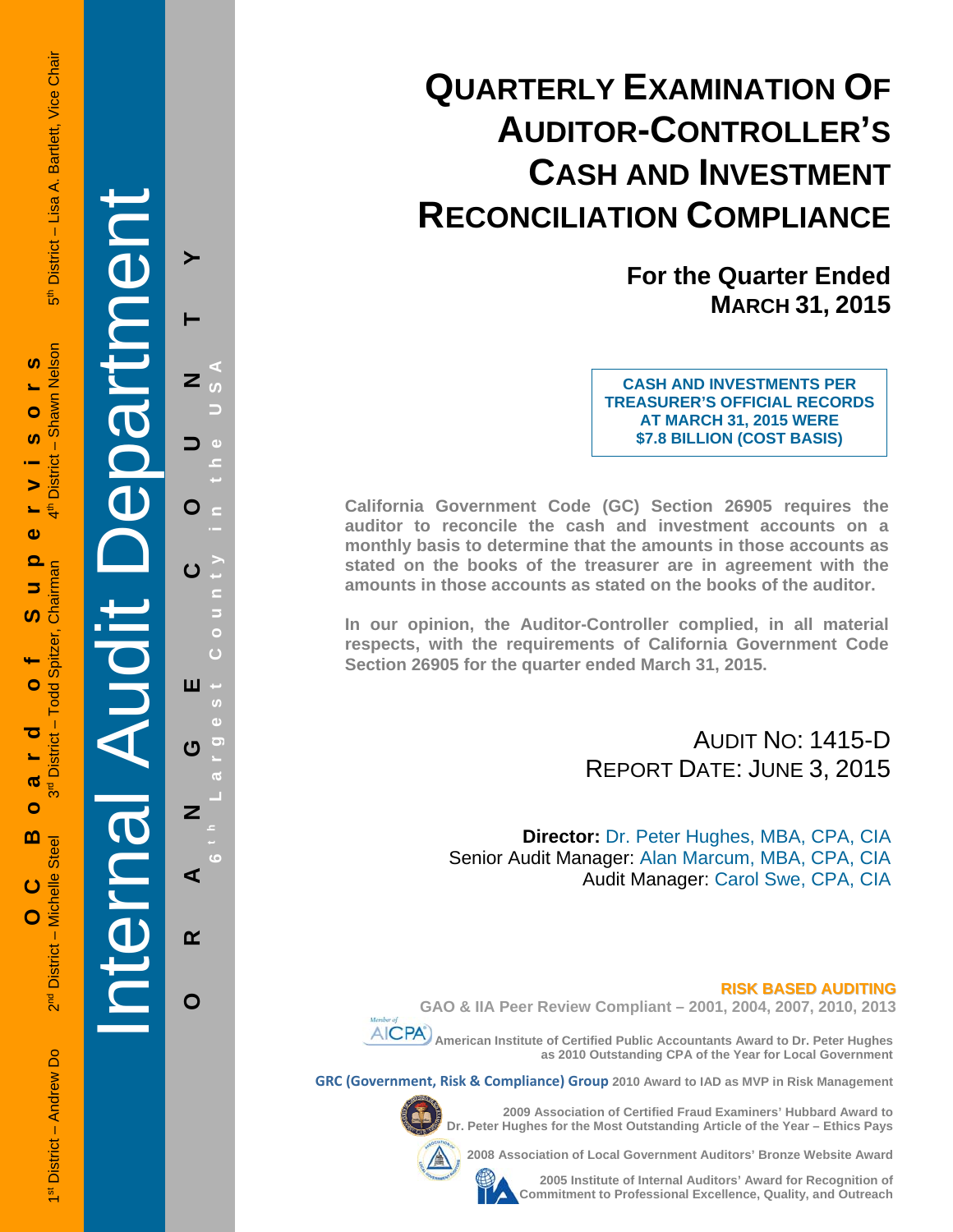# Internal Audit Department

#### *GAO & IIA Peer Review Compliant - 2001, 2004, 2007, 2010, 2013*

*Providing Facts and Perspectives Countywide* 

#### **RISK BASED AUDITING**

| <b>Dr. Peter Hughes</b> | Ph.D., MBA, CPA, CCEP, CITP, CIA, CFE, CFF, CGMA     |
|-------------------------|------------------------------------------------------|
| Director                | Certified Compliance & Ethics Professional (CCEP)    |
|                         | Certified Information Technology Professional (CITP) |
|                         | Certified Internal Auditor (CIA)                     |
|                         | Certified Fraud Examiner (CFE)                       |
|                         | Certified in Financial Forensics (CFF)               |
|                         | Chartered Global Management Accountant (CGMA)        |
| E-mail:                 | peter.hughes@iad.ocgov.com                           |

| <b>Michael Goodwin</b><br>Assistant Director/<br>Senior Audit Manager | <b>CPA. CIA</b>                                                                                                       |
|-----------------------------------------------------------------------|-----------------------------------------------------------------------------------------------------------------------|
| <b>Alan Marcum</b><br>Senior Audit Manager                            | <b>MBA, CPA, CIA, CFE</b>                                                                                             |
| <b>Autumn McKinney</b><br>Senior Audit Manager                        | CPA, CIA, CISA, CGFM<br>Certified Information Systems Auditor (CISA)<br>Certified Financial Government Manager (CGFM) |

#### **Hall of Finance & Records**

12 Civic Center Plaza, Room 232 Santa Ana, CA 92701

Phone: (714) 834-5475 Fax: (714) 834-2880

To access and view audit reports or obtain additional information about the OC Internal Audit Department, visit our website: www.ocgov.com/audit



 **OC Fraud Hotline (714) 834-3608**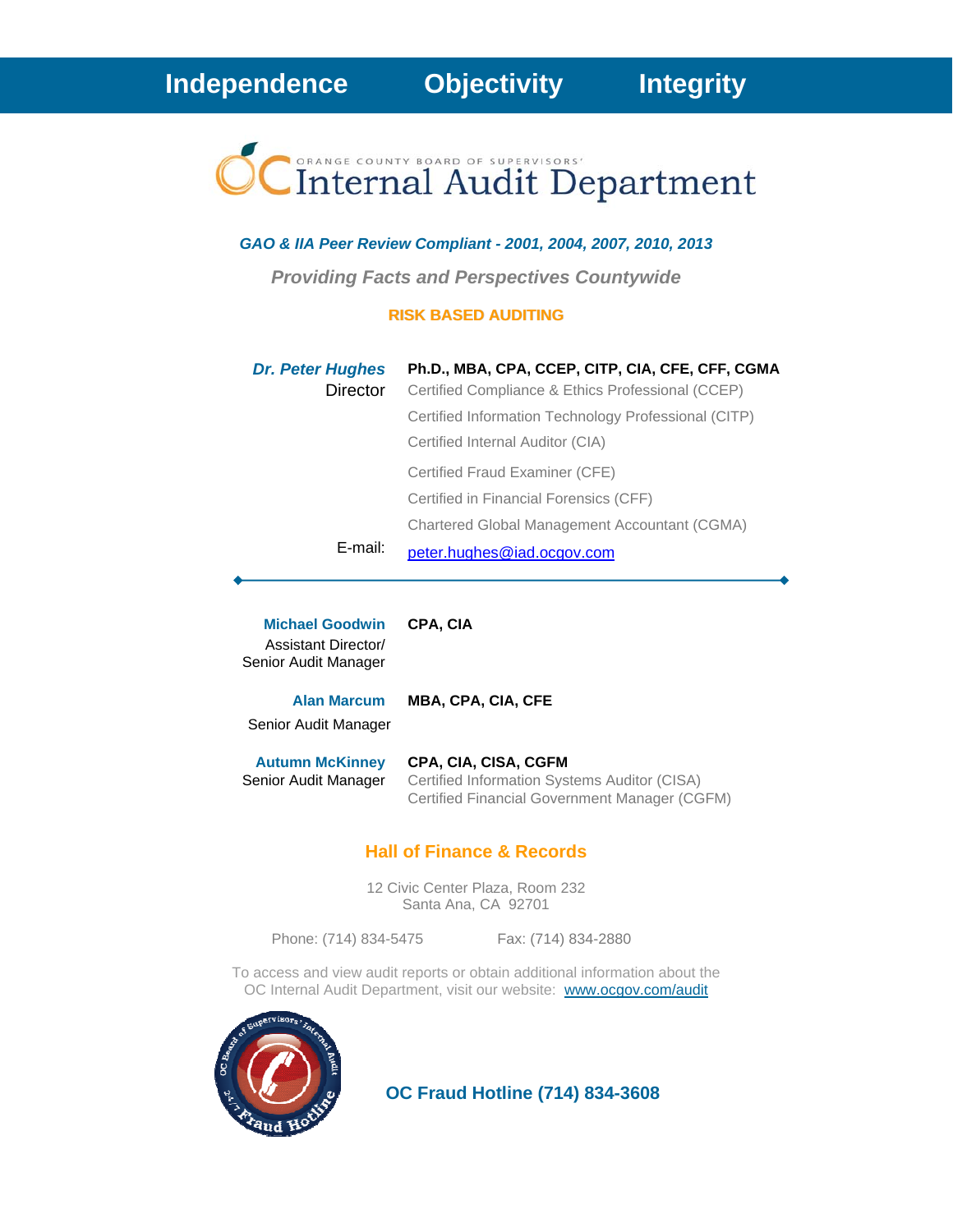## **Letter from Dr. Peter Hughes, CPA**





#### **Transmittal Letter**

| Audit No. 1415-D | Date: June 3, 2015                                                                                                                               |
|------------------|--------------------------------------------------------------------------------------------------------------------------------------------------|
| TO:              | Eric Woolery, CPA<br>Auditor-Controller                                                                                                          |
| <b>FROM:</b>     | Dr. Peter Hughes, CPA, Director<br><b>Internal Audit Department</b>                                                                              |
| <b>SUBJECT:</b>  | Quarterly Examination of Auditor-Controller's<br>Cash and Investment Reconciliation<br><b>Compliance for the Quarter Ended</b><br>March 31, 2015 |

We have completed the Quarterly Examination of the Auditor-Controller's Cash and Investment Reconciliation Compliance for the quarter ended March 31, 2015. Attached is a copy of our report. California Government Code (GC) Section 26905 requires the auditor to reconcile the cash and investment accounts on a monthly basis to determine that the amounts in those accounts as stated on the books of the treasurer are in agreement with the amounts in those accounts as stated on the books of the auditor. In our opinion, the Auditor-Controller complied in all material respects with the requirements of California Government Code Section 26905 for the quarter ended March 31, 2015.

Each month I submit an **Audit Status Report** to the Board of Supervisors (BOS) where I detail any material and significant audit findings released in reports during the prior month and the implementation status of audit recommendations as disclosed by our Follow-Up Audits. Accordingly, the results of this audit will be included in a future status report to the BOS.

Additionally, we will request that the Auditor-Controller's Office complete a **Customer Survey** of Audit Services. You will receive the survey shortly after the distribution of our final report.

#### **Attachments**

Other recipients of this report are listed on the **Independent Accountant's Report** on page 2.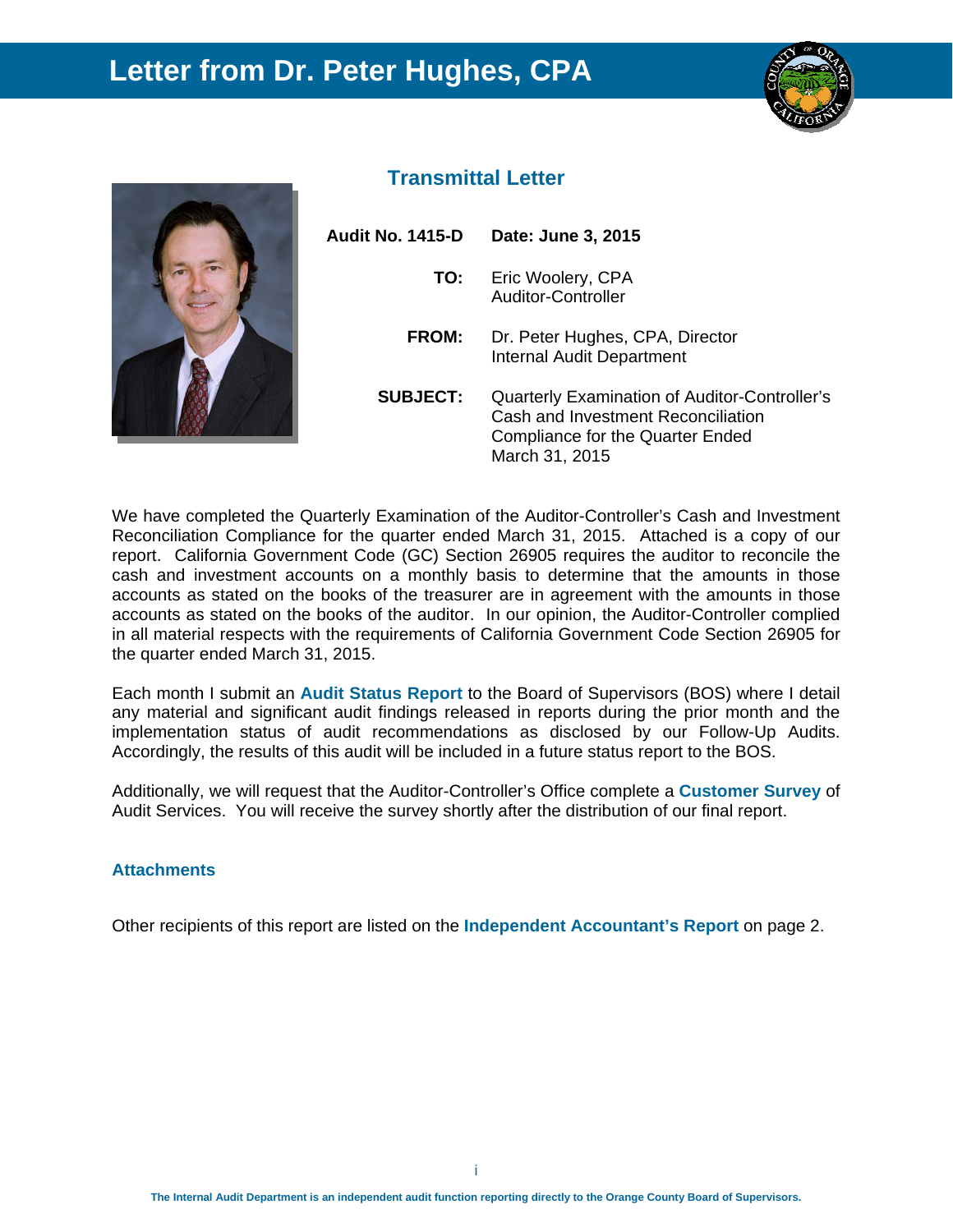## **Independent Accountant's Report**



*Quarterly Examination of Auditor-Controller's Cash and Investment Reconciliation Compliance Audit No. 1415-D* 

**For the Quarter Ended March 31, 2015** 

| <b>Transmittal Letter</b>                     |  |
|-----------------------------------------------|--|
| <b>INDEPENDENT ACCOUNTANT'S REPORT</b>        |  |
| SUMMARY OF CASH AND INVESTMENT RECONCILIATION |  |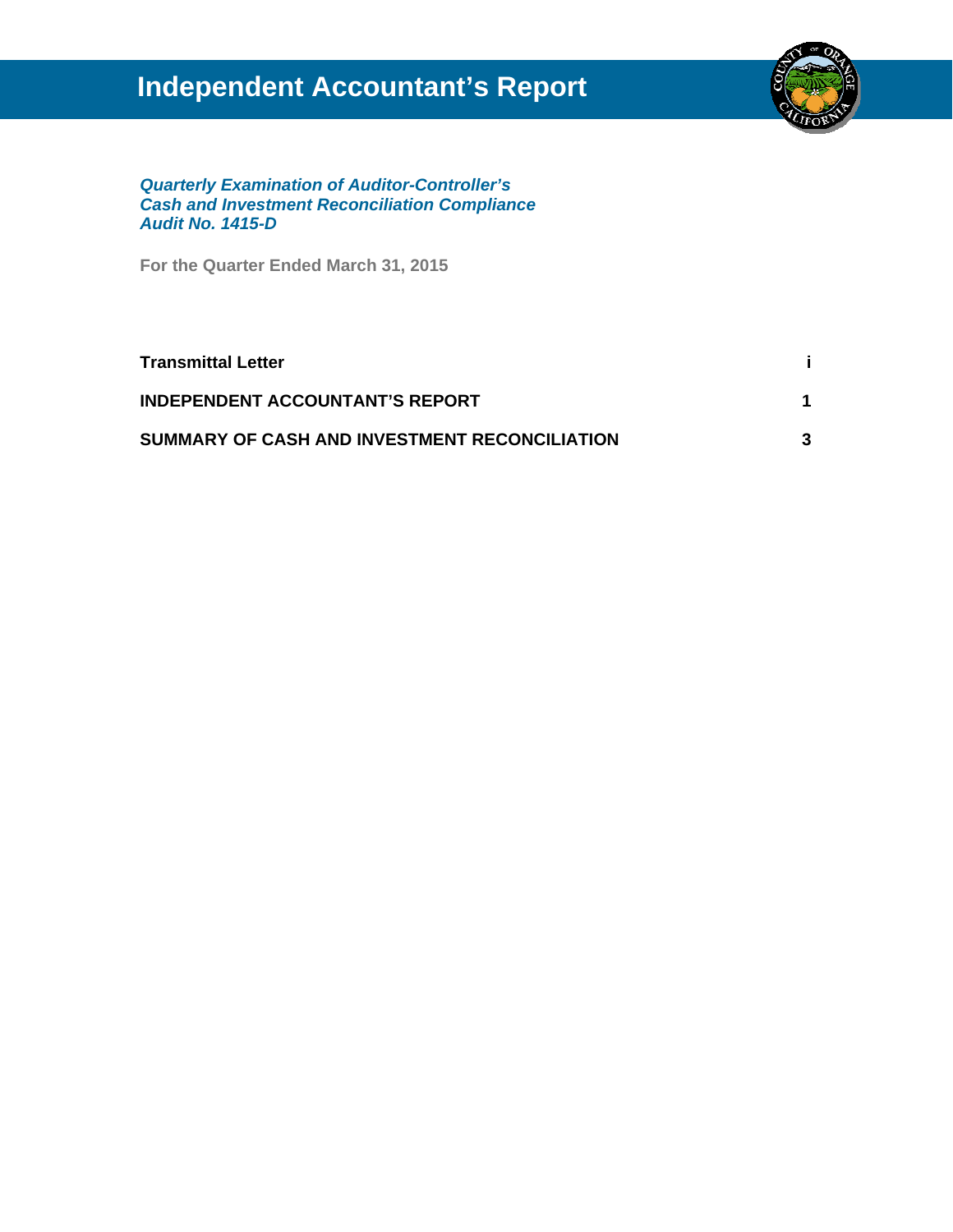

#### **INDEPENDENT ACCOUNTANT'S REPORT**

Date: June 3, 2015 **Audit No. 1415-D Contract Contract Audit No. 1415-D** 

Members, Board of Supervisors Hall of Administration 333 W. Santa Ana Blvd., 5<sup>th</sup> Floor Santa Ana, CA 92701

We have examined the Orange County Auditor-Controller's reconciliations of cash and investment accounts for compliance with the California Government Code (GC) Section 26905, pursuant to GC Section 26920(a)(2), for the quarter ended March 31, 2015. California Government Code (GC) Section 26905 requires the auditor to reconcile the cash and investment accounts on a monthly basis to determine that the amounts in those accounts as stated on the books of the treasurer are in agreement with the amounts in those accounts as stated on the books of the auditor. The Orange County Auditor-Controller's management is responsible for compliance with those requirements. Our responsibility is to express an opinion on the Orange County Auditor-Controller's compliance based on our examination.

Our examination was conducted in accordance with the attestation standards established by the American Institute of Certified Public Accountants and, accordingly, included examining, on a test basis, evidence about the Orange County Auditor-Controller's cash and investment reconciliations for compliance with the above specified requirements and performing such other procedures as considered necessary in the circumstances. We believe that our examination provides a reasonable basis for our opinion. Our examination does not provide a legal determination on the Orange County Auditor-Controller's compliance with specified requirements.

In our opinion, the Orange County Auditor-Controller complied, in all material respects, with the aforementioned requirements for the quarter ended March 31, 2015.

This report is intended solely for the information and use of the Orange County Auditor-Controller and is not intended to be and should not be used by anyone other than the specified parties. However, this report is a matter of public record and its distribution is not limited.

Respectfully Submitted,

Dr. Peter Hughes, CPA, Director Internal Audit Department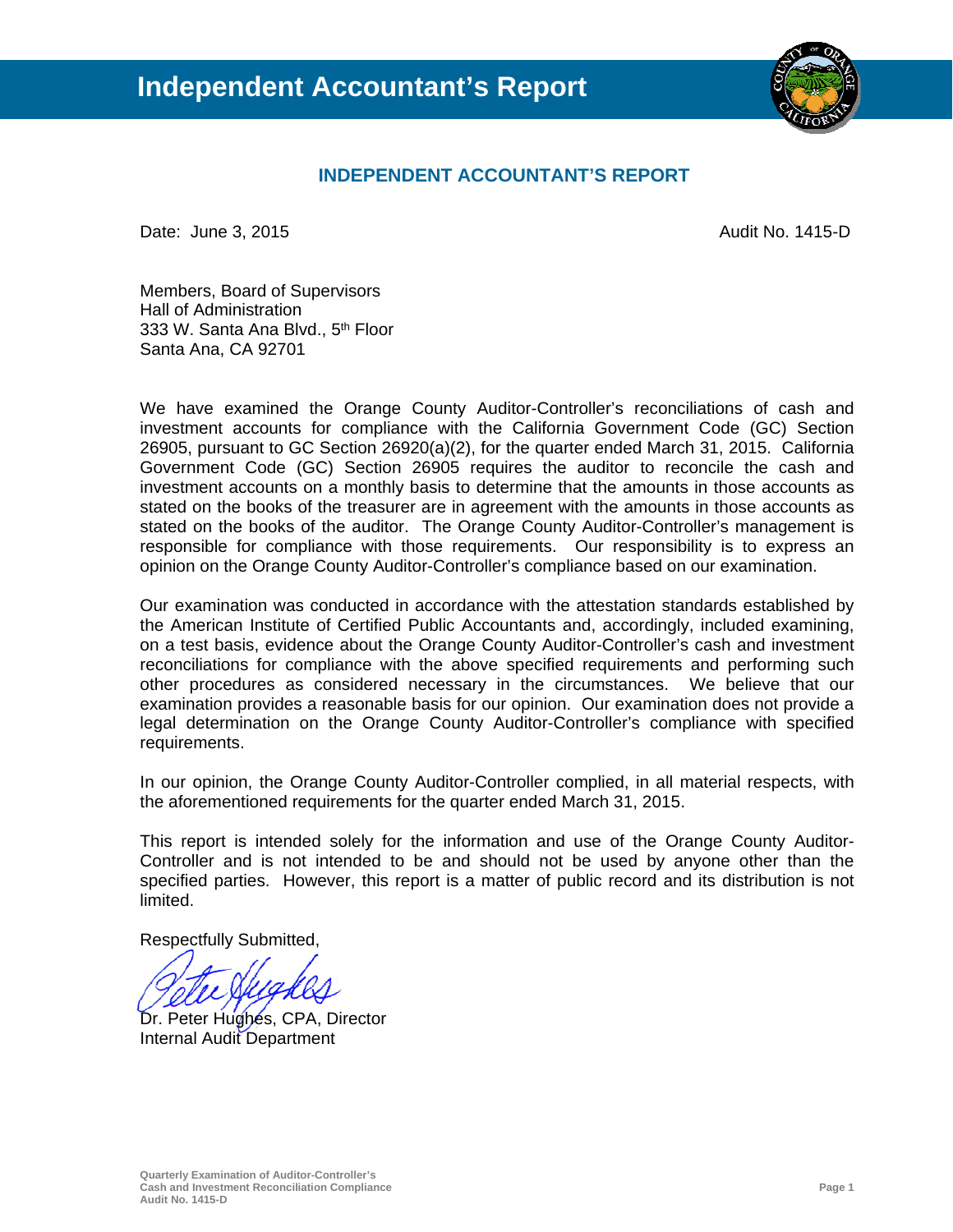

Distribution Pursuant to Audit Oversight Committee Procedure No. 1:

Members, Board of Supervisors Members, Audit Oversight Committee Frank Kim, County Executive Officer Shari L. Freidenrich, Treasurer-Tax Collector Paul C. Gorman, Chief Assistant Treasurer-Tax Collector JC Squires, Financial Manager, Treasurer-Tax Collector Claire Moynihan, Director, Auditor-Controller/Central Accounting Operations Toni Smart, Manager, Auditor-Controller/Accounting & Financial Reporting Nancy Ishida, Audit Manager, Auditor-Controller/Internal Audit Cindy Wong, Senior Manager, Auditor-Controller/General Accounting Foreperson, Grand Jury Robin Stieler, Interim Clerk of the Board of Supervisors Macias Gini & O'Connell LLP, County External Auditor